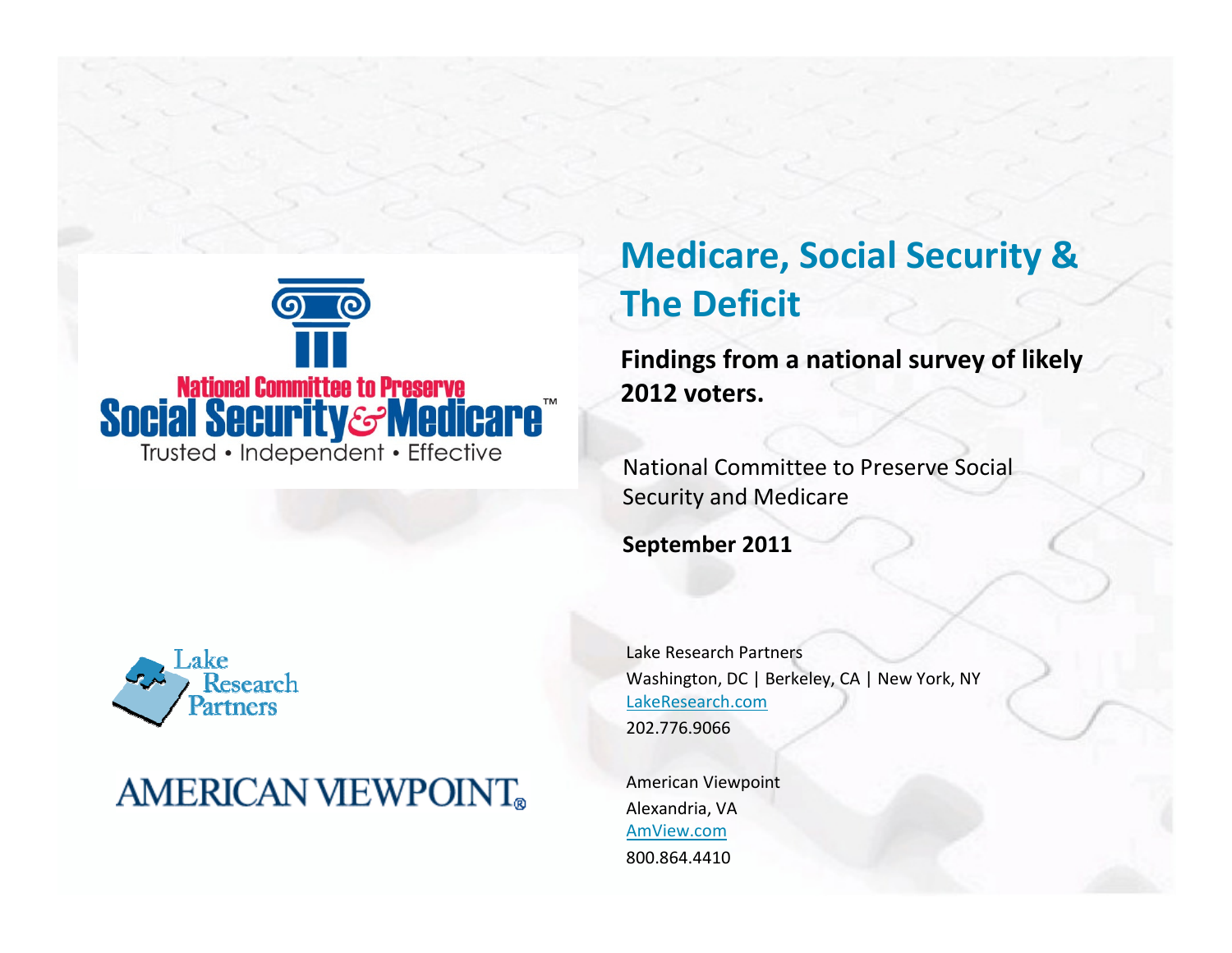#### Survey Methodology

- $\bullet$  Lake Research Partners and American Viewpoint designed and administered this survey which was conducted by phone using professional interviewers. The survey reached a total of 800 likely voters nationwide. The survey was conducted September 8 - 12, 2011.
- $\bullet$  Telephone numbers were drawn from a voter file sample. The sample was stratified geographically based on the proportion of voters in each region. Data were weighted slightly by party identification, age, and region to reflect the attributes of the actual population. The margin of error for the overall survey is +/- 3.5%. It is higher among subgroups. Due to rounding some of the numbers will not always add to 100%.

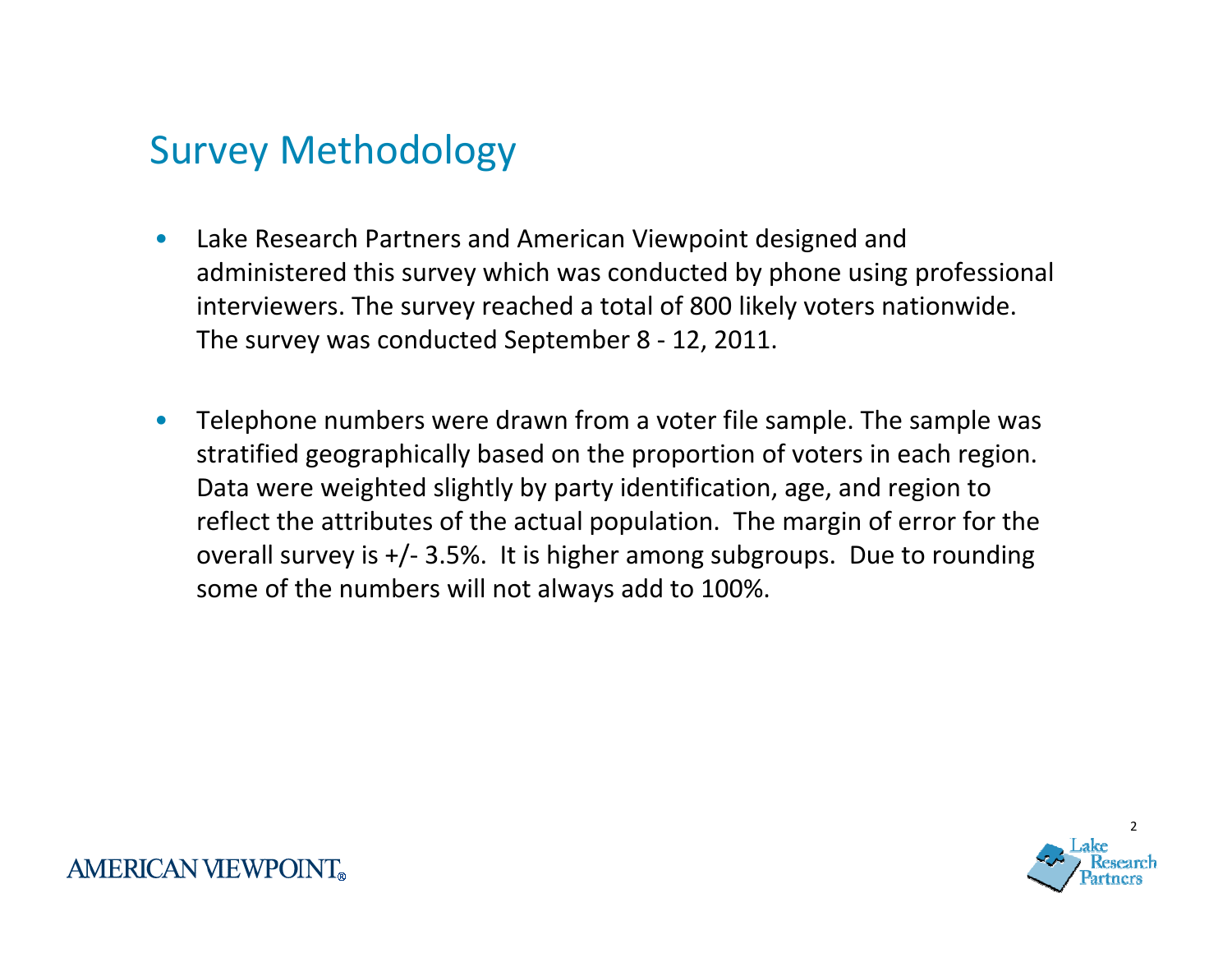#### Key Findings

- • Voters continue to overwhelmingly oppose cuts to Social Security and Medicare as a way to reduce the deficit. By a 50 point margin, they oppose including cuts to these programs as part of a potential Super Committee proposal (70 percent oppose, 20 percent support).
- $\bullet$  Opposition to these cuts remains strong across party lines as 82 percent of Democrats, 73 percent of Independents, and 58 percent of Republicans oppose including cuts to Social Security and Medicare in the proposal.
	- They would punish members of Congress and President Obama for supporting such cuts, and reward each for opposing them.
- $\bullet$  Consistent with past research, voters oppose several proposals to change Social Security and Medicare by wide margins:

Social Security: •Means testing: 72% oppose, 21% favor •Changing the COLA formula: 66% oppose, 22% favor•Raising the retirement age: 65% oppose, 30% favor

Medicare:

 •Raising eligibility age: 57% oppose, 39% favor•Increasing co-pays: 56% oppose, 36% favor•Cutting reimbursements: 65% oppose, 23% favor

- $\bullet$  Voters overwhelmingly approve of raising the cap on Social Security wages above \$106,000 (71 percent favor, 21 percent oppose), which is consistent with what we have seen in past research.
- $\bullet$  When asked to choose between tax increases on the top 2 percent of income earners or cuts to Social Security and Medicare as a way to reduce the deficit, 94 percent of Democrats, 82 percent of independents, and 64 percent of Republicans prefer tax increase on the top 2 percent of income earners.

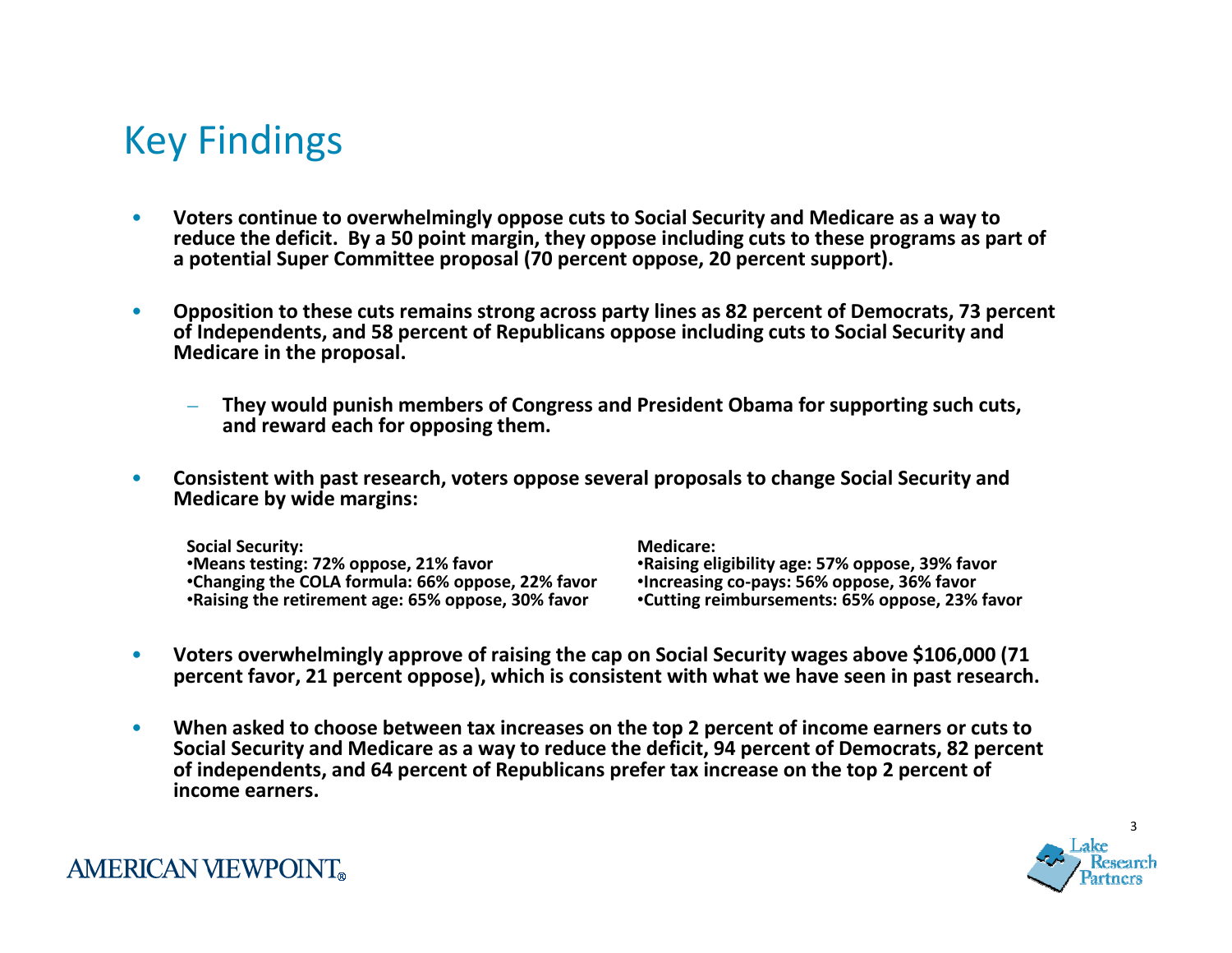## Including cuts to Medicare and Social Security in the Committee proposal is a non-starter.

This fall, Congress will likely vote on a proposal that will cut at least one point two trillion dollars in Federal spending across a number of programs over the next 10 years. It will likely include cuts to Medicare and Social Security. Do you favor or opposeincluding cuts to Medicare and Social Security to such a proposal? (If favor or oppose – And is that strongly or not so strongly?)



4

#### Support For Committee Proposal That Includes Cuts to Social Security and Medicare

**AMERICAN VIEWPOINT**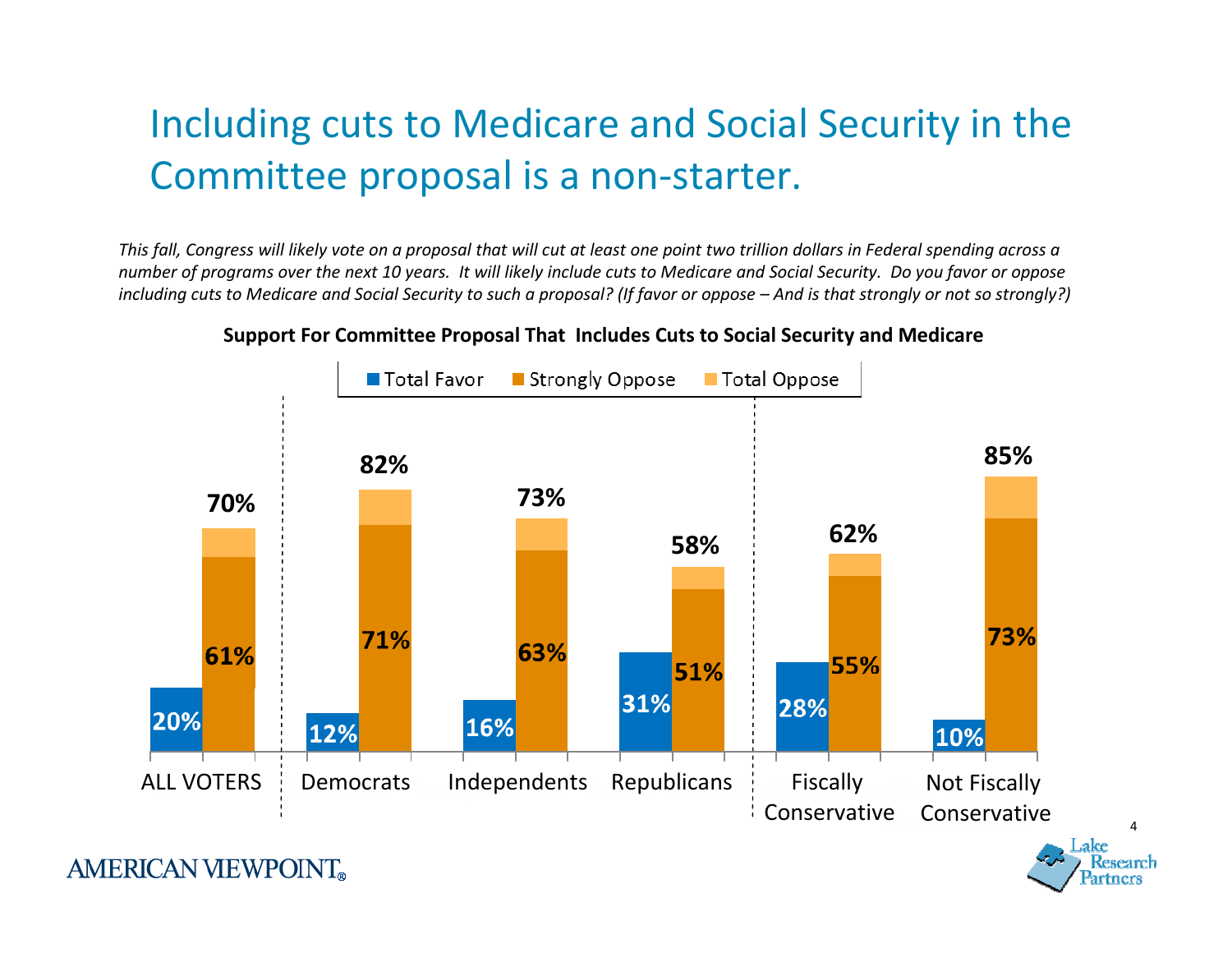# Across party lines large majorities of voters strongly reject cutting Social Security or Medicare benefits to reduce the deficit.

Do you favor or oppose cutting SOCIAL SECURITY/MEDICARE benefits to reduce the deficit? (If Favor or Oppose – And is that strongly or not so strongly?)



**AMERICAN VIEWPOINT**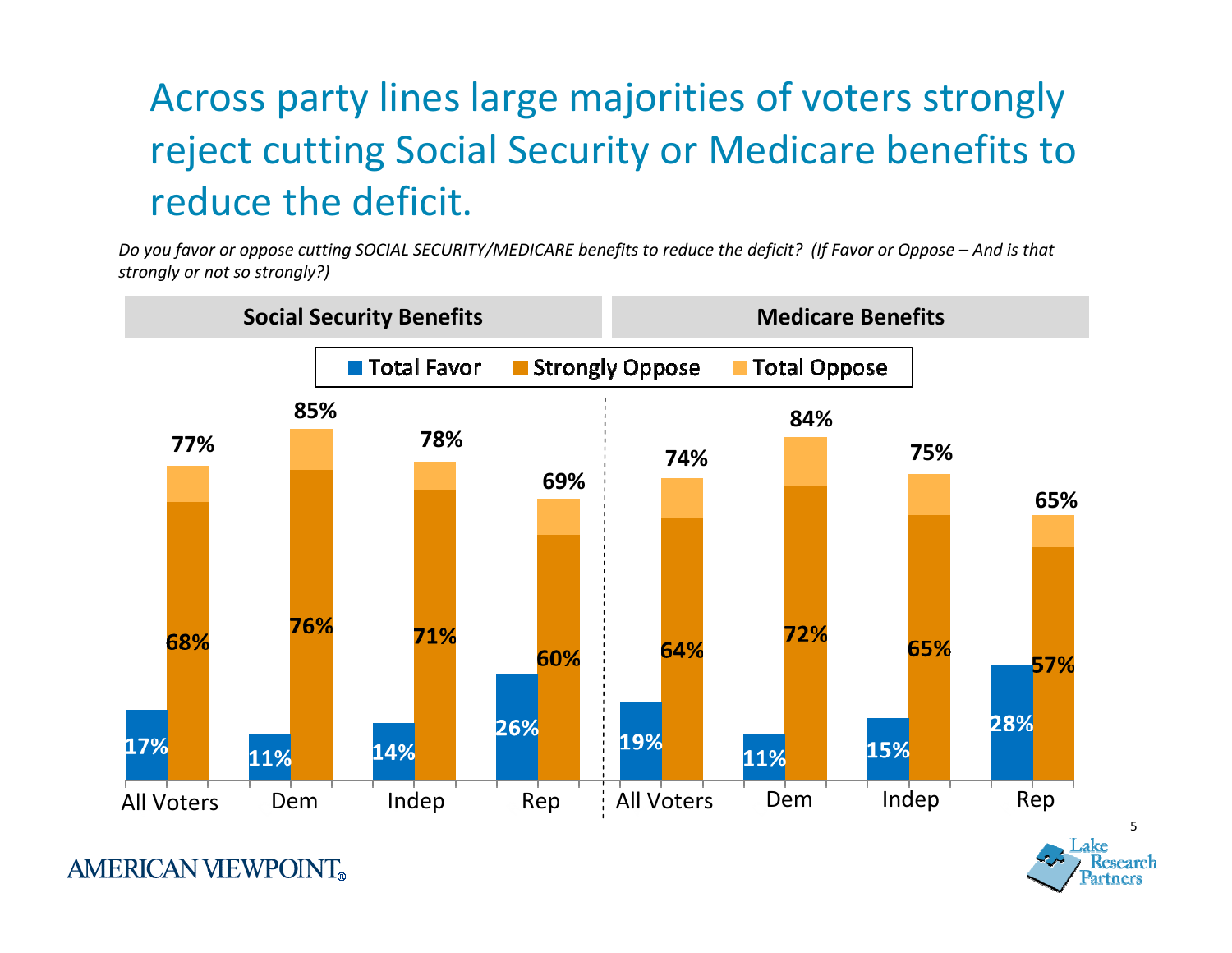# Self-described fiscally conservative voters strongly oppose cutting Social Security or Medicare benefitsto reduce the deficit.

Do you favor or oppose cutting SOCIAL SECURITY/MEDICARE benefits to reduce the deficit? (If Favor or Oppose – And is that strongly or not so strongly?)

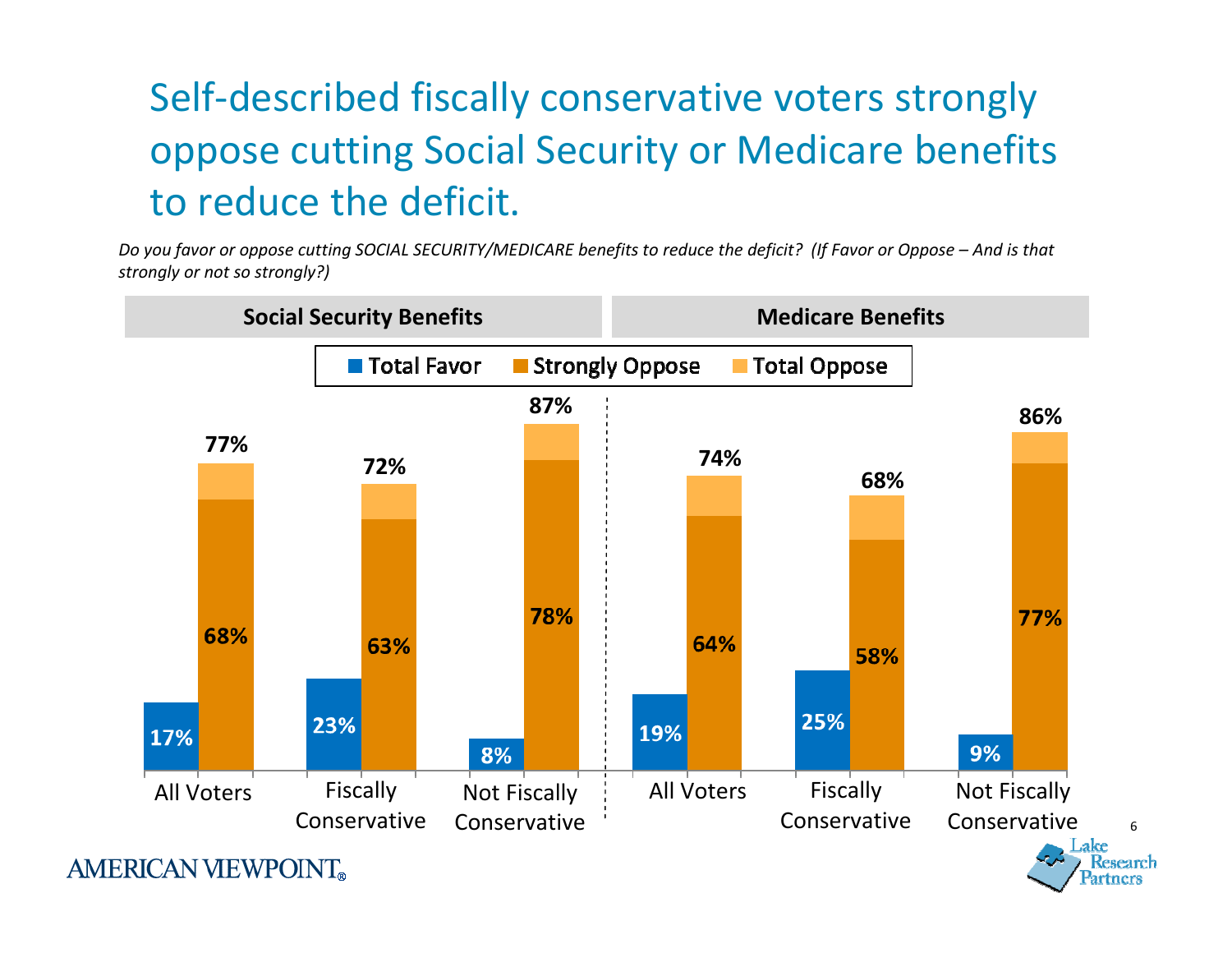## Voters would reward their Member of Congress for voting against including Social Security and Medicare cuts to the proposal, and punish them for voting for it.

And if your member of Congress VOTED FOR/VOTED AGAINST including cuts to Social Security and Medicare in this proposal, would you be more likely or less likely to vote for your Member of Congress, or would it not make a difference to you?\*

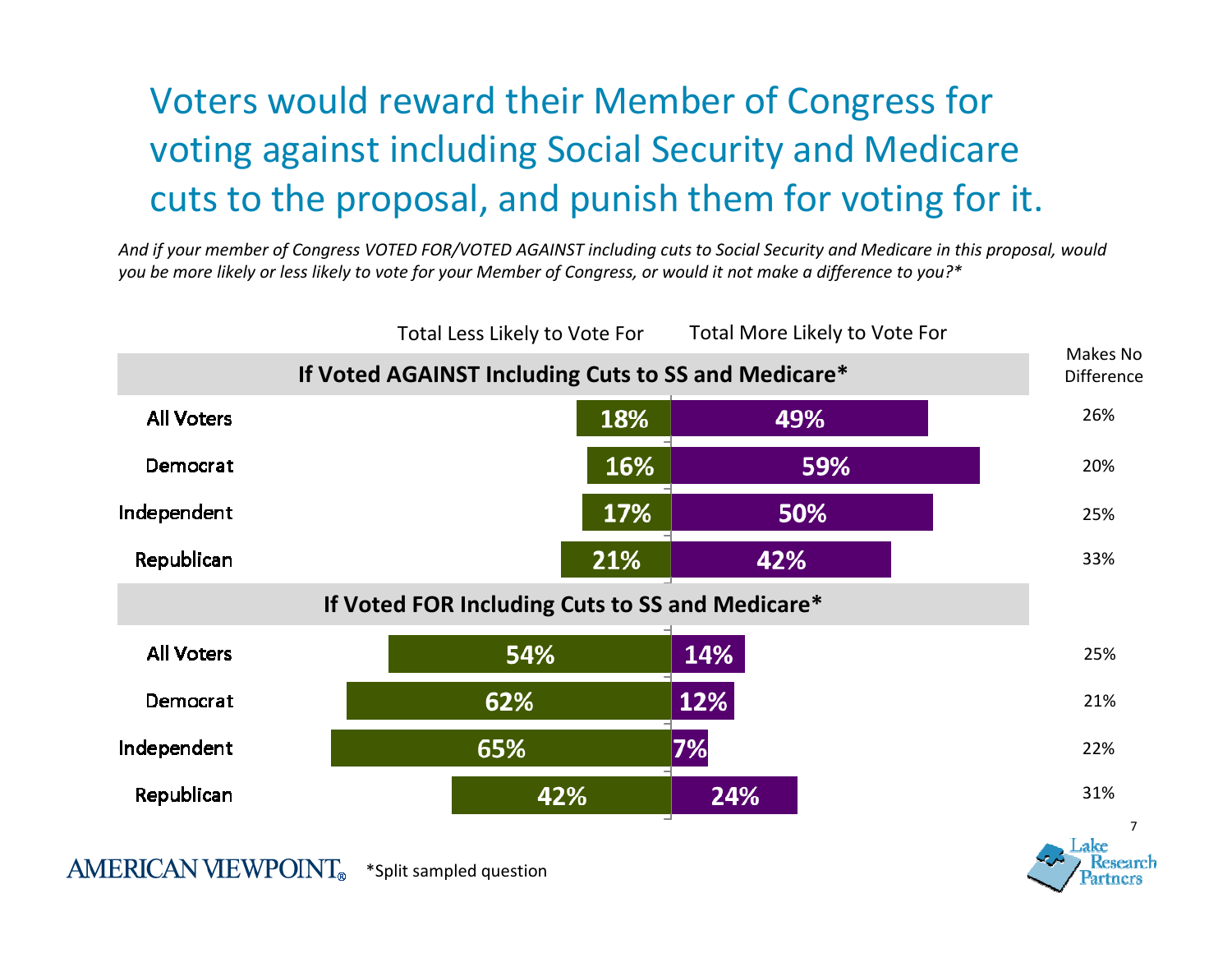Independent Voters are more likely to punish President Obama forsupporting including cuts to Social Security and Medicare, while his stance makes no difference for the majority of Republicans.

And if President Obama OPPOSED/SUPPORTED including cuts to Social Security and Medicare in this proposal, would you be more likely or less likely to vote for President Obama, or would it not make a difference to you?\*

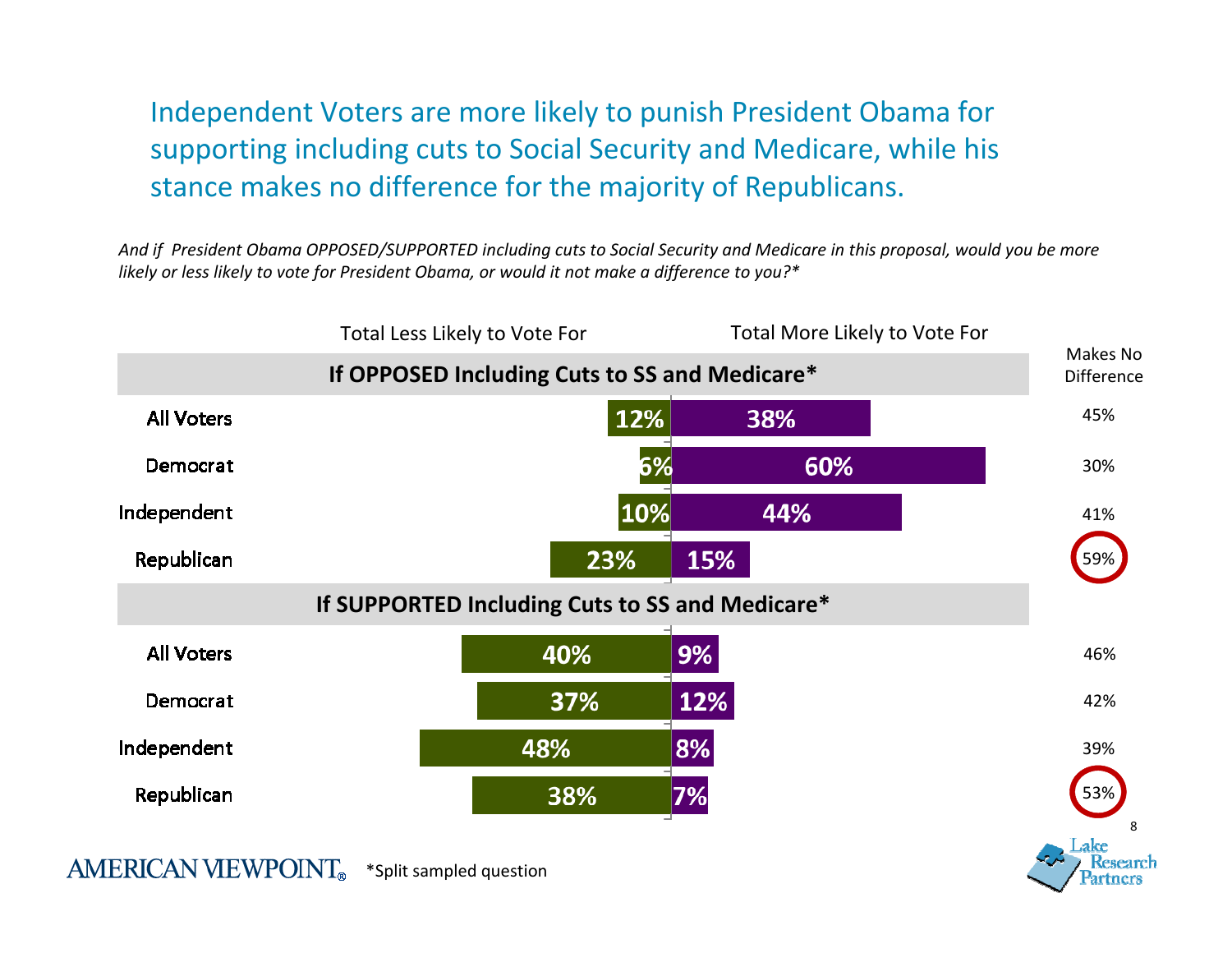## As we have seen before, voters reject proposals to alter Social Security and Medicare, but support raising Social Security's cap on wages.

Now I am going to read you a list of specific proposals that might be in the final bill Congress votes on in the fall to reduce the federal deficit. After I read each proposal, please tell me if you strongly favor, somewhat favor, somewhat oppose, or stronglyoppose the proposal.

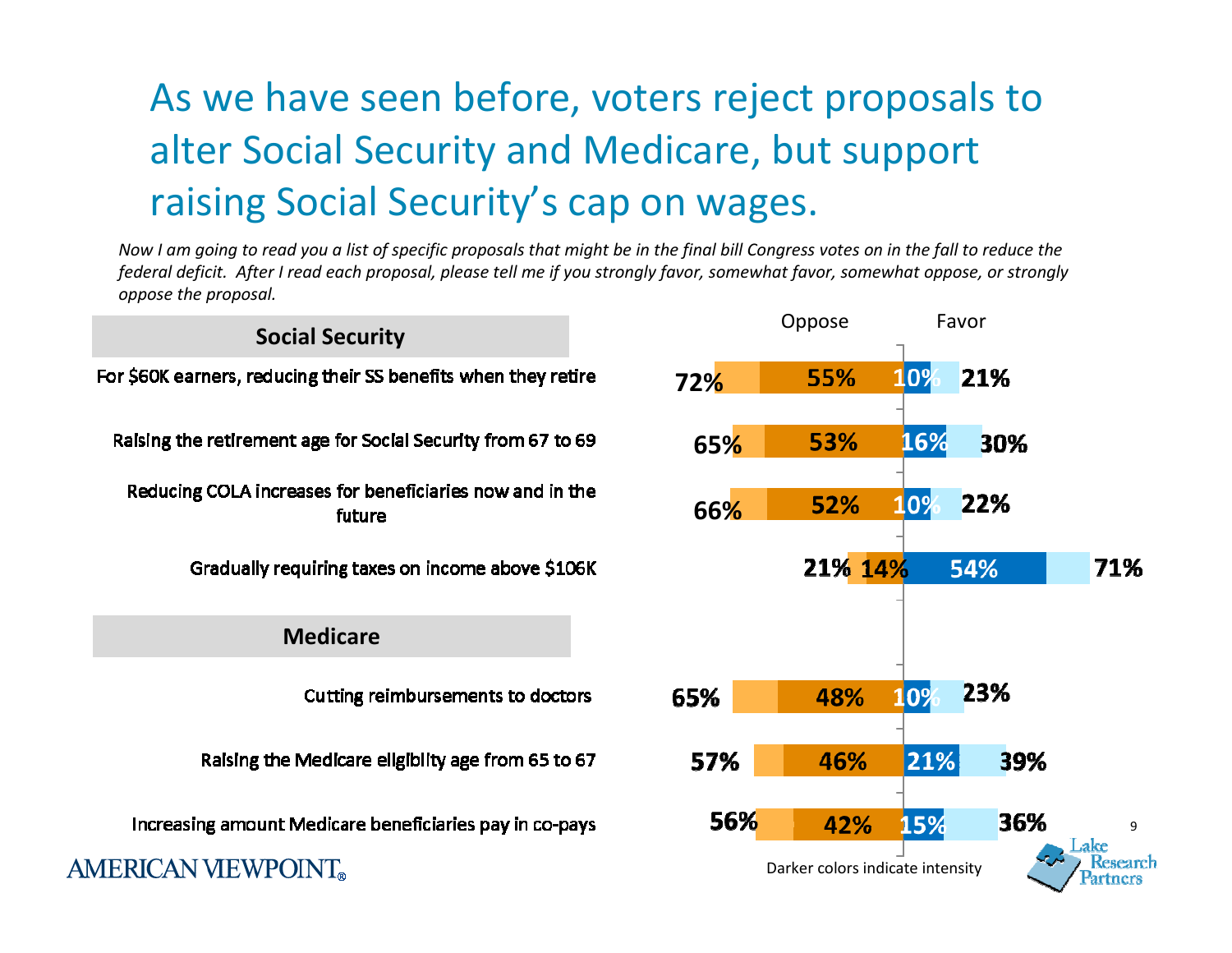## Younger voters are more likely to oppose raising the retirement age than seniors are.

Now I am going to read you a list of specific proposals that might be in the final bill Congress votes on in the fall to reduce the federal deficit. After I read each proposal, please tell me if you strongly favor, somewhat favor, somewhat oppose, or stronglyoppose the proposal.



#### Raising the retirement age for Social Security from 67 to 69. (Shown by Age)

10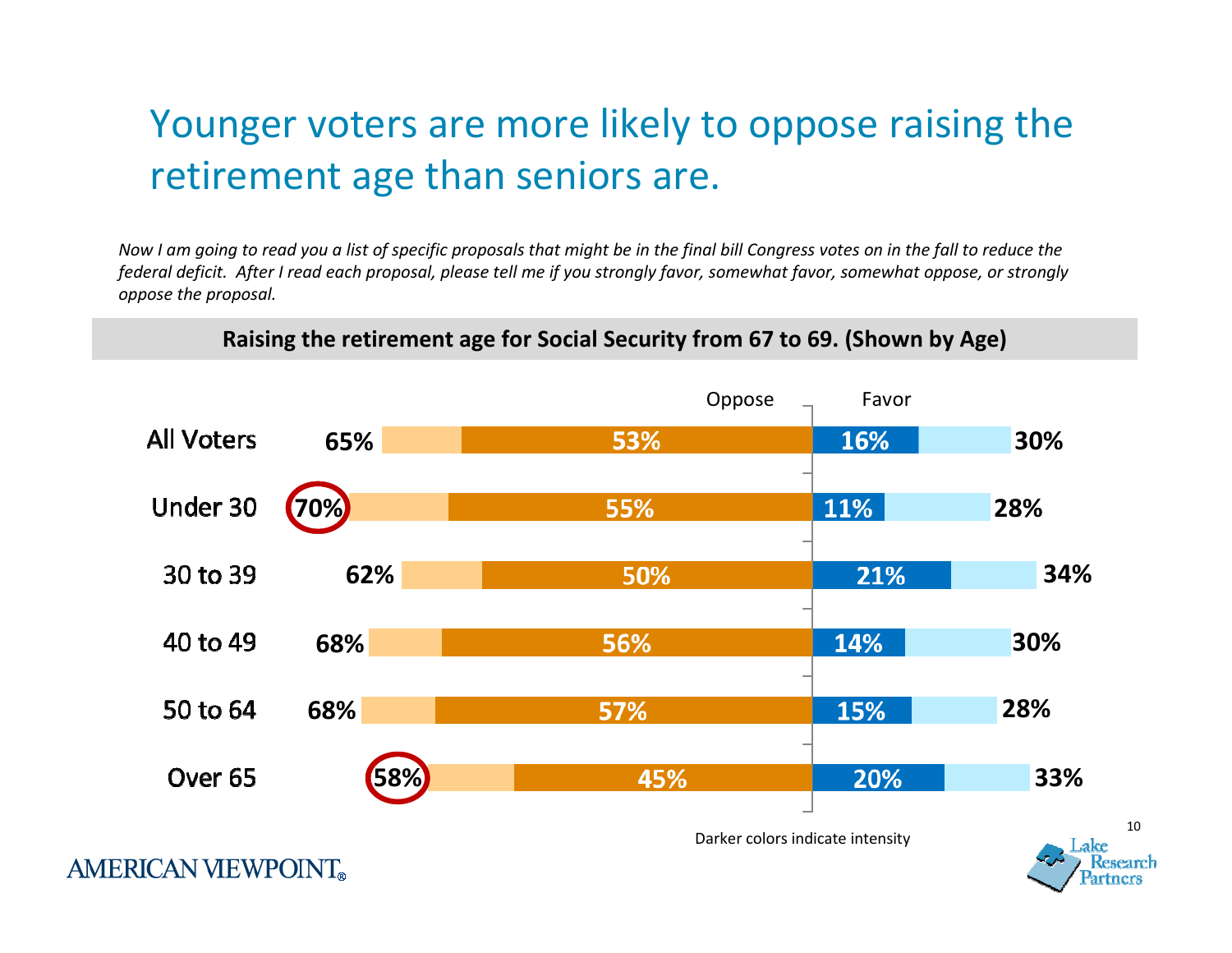#### Protecting current beneficiaries does little to assuage voters who would punish their member of Congress for cutting benefits for future retirees, but a more tenuous opposition reflects room for opinion to change.

If your member of Congress opposed cuts to Social Security/Medicare benefits for current retirees, but supported cuts to benefits for future retirees, would you be more or less likely to vote for them, or would it not make a difference?



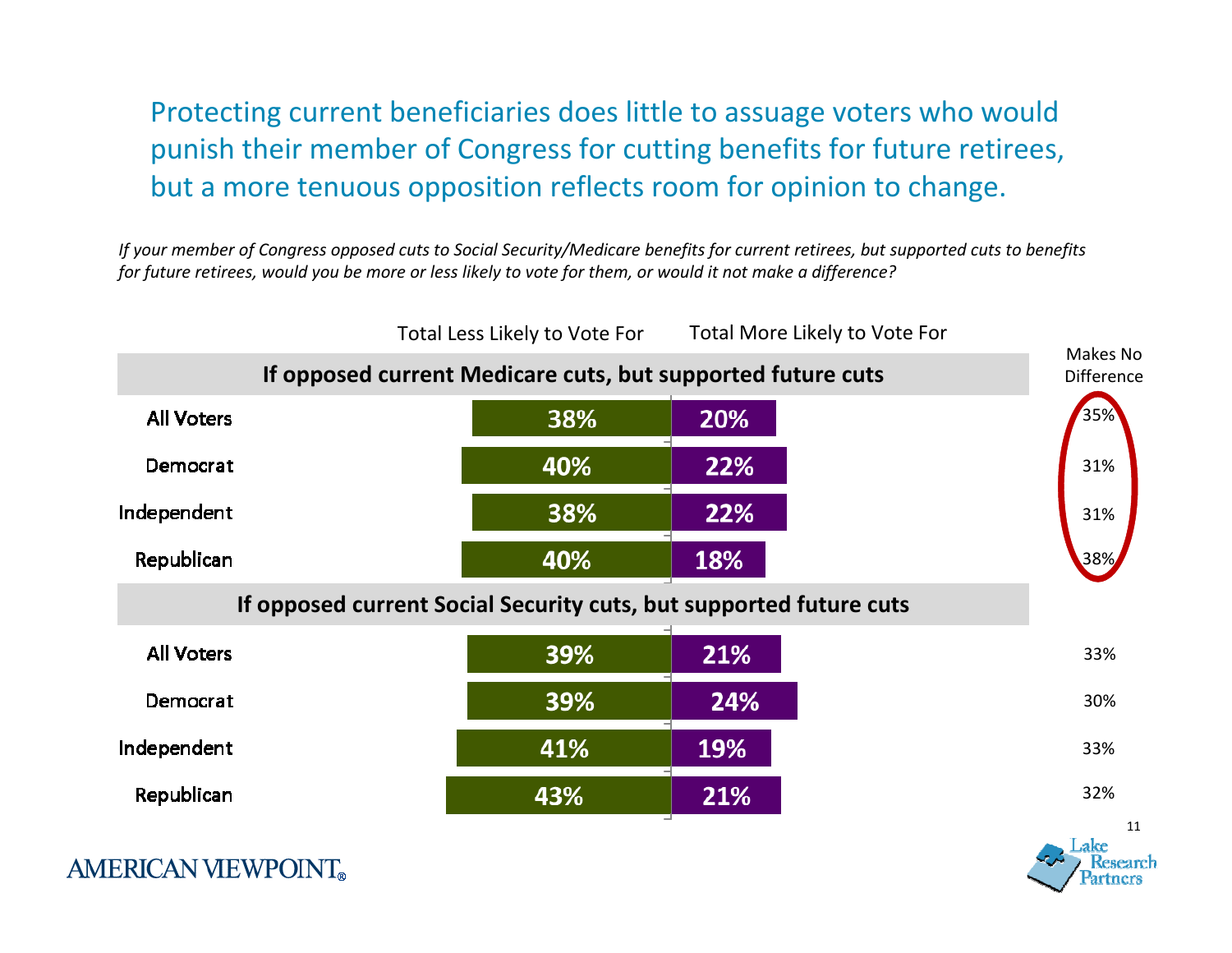Across party lines voters favor raising taxes on the wealthy by wide margins over making cuts to Medicare and Social Security.